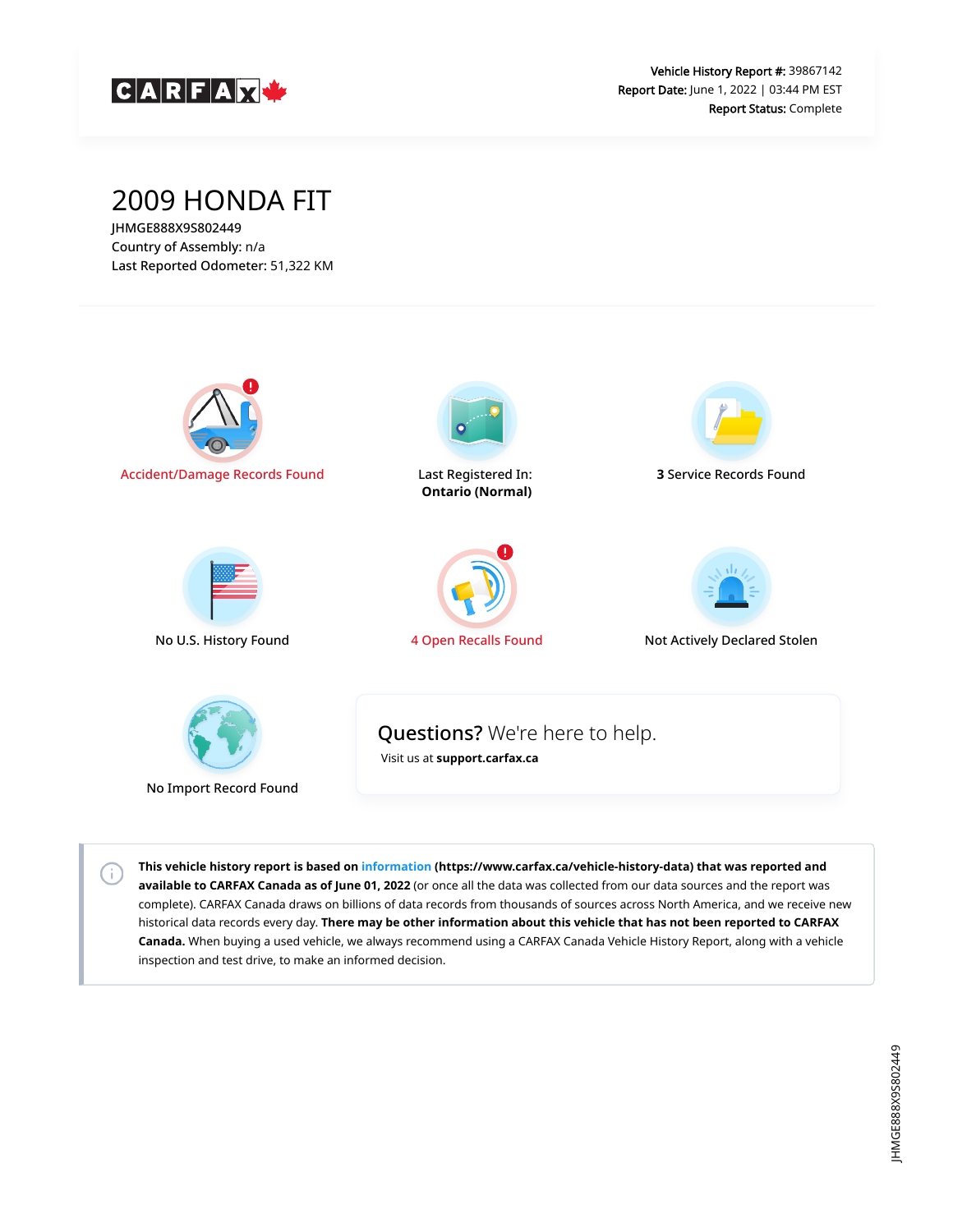## **Vehicle History Report**



# $\mathbf{A}_{\mathbf{F}}$  Accident/Damage

| <b>INCIDENT DATE</b> | <b>DETAILS</b>                                                                                                   | <b>AMOUNT</b> |
|----------------------|------------------------------------------------------------------------------------------------------------------|---------------|
| <b>@</b> 2010 Aug 24 | Ontario, Canada                                                                                                  |               |
|                      | <b>Claim: Collision</b>                                                                                          | \$0.00        |
| <b>@</b> 2013 Apr 20 | Ontario, Canada                                                                                                  |               |
|                      | Police Reported Accident: Accident reported: severe damage<br>with another motor vehicle<br>Damage to right side |               |
|                      | <b>Claim: Collision</b>                                                                                          | \$11,847.00   |

### Registration

This vehicle has been registered in the province of **Ontario** in **Canada** with **Normal** branding.

**We checked for:** Inspection Required, Normal, Non-repairable, Rebuilt, Salvage and Stolen.

### Service Records

| <b>DATE</b> | <b>ODOMETER</b> | <b>SOURCE</b>                                       | <b>DETAILS</b>                                                              |
|-------------|-----------------|-----------------------------------------------------|-----------------------------------------------------------------------------|
| 2009 Sep 21 | 24,773 KM       | Mike's Place Auto Repair<br>Orlans, Ontario, Canada | Vehicle serviced                                                            |
| 2010 Aug 23 | 45,542 KM       | Mike's Place Auto Repair<br>Orlans, Ontario, Canada | <b>Vehicle serviced</b><br>Oil and filter changed<br>Air filter replaced    |
| 2010 Dec 2  | 51,322 KM       | Mike's Place Auto Repair<br>Orlans, Ontario, Canada | Vehicle serviced<br>Tire(s) replaced<br>Tire condition and pressure checked |

# <span id="page-1-0"></span>**D** Open Recalls

Recall #: HL12 | R:LOST MOTION SPRING Recall Date: 2011 Feb 17

This recall was open as of the date/time that this report was generated. For more information, or to find out if the recall has been closed, please contact HONDA or visit **[Honda's website.](http://www.honda.ca/recalls)**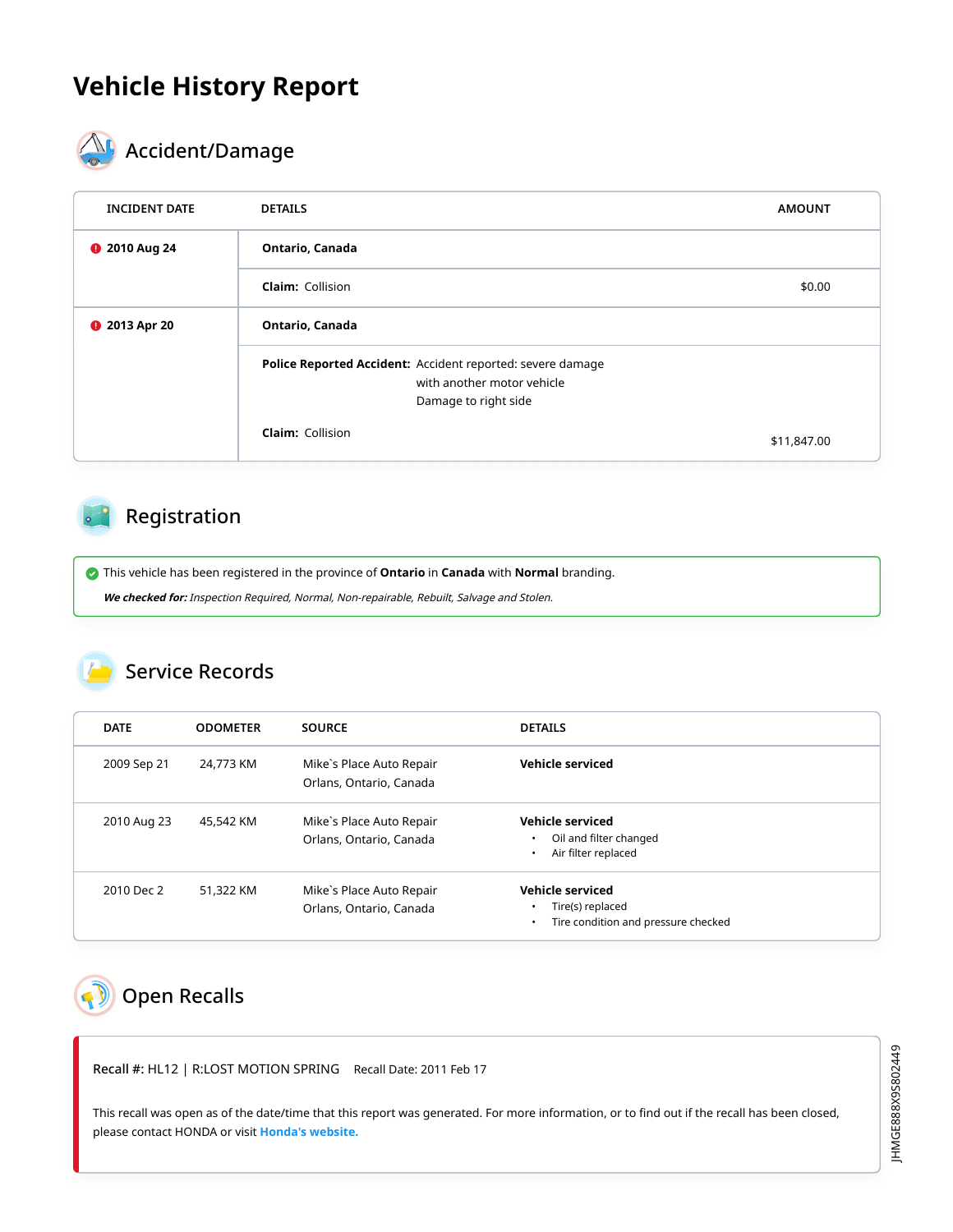#### Recall #: HM68 | DRIVER AIRBAG INFLATOR Recall Date: 2016 Jan 30

This recall was open as of the date/time that this report was generated. For more information, or to find out if the recall has been closed, please contact HONDA or visit **[Honda's website.](http://www.honda.ca/recalls)**

Recall #: HN27 | Passenger Airbag Inflator Recall Date: 2018 Jan 09

This recall was open as of the date/time that this report was generated. For more information, or to find out if the recall has been closed, please contact HONDA or visit **[Honda's website.](http://www.honda.ca/recalls)**

Recall #: HO56 | Driveshaft May Fracture Recall Date: 2020 Dec 10

This recall was open as of the date/time that this report was generated. For more information, or to find out if the recall has been closed, please contact HONDA or visit **[Honda's website.](http://www.honda.ca/recalls)**

<span id="page-2-0"></span>

 $\bullet$  This vehicle is not actively declared stolen.

### Detailed History

| <b>DATE</b> | <b>ODOMETER</b> | <b>SOURCE</b>                                       | <b>RECORD TYPE</b> | <b>DETAILS</b>                                           |
|-------------|-----------------|-----------------------------------------------------|--------------------|----------------------------------------------------------|
| 2008 Oct 2  |                 | Motor Vehicle Dept.<br>Ontario, Canada              | Canadian Renewal   | Registration Issued or Renewed<br>First Owner Reported   |
| 2009 Jan 28 |                 | Motor Vehicle Dept.<br>Ontario, Canada              | Canadian Renewal   | Registration Issued or Renewed<br>Previous Use: Personal |
| 2009 Apr 9  |                 | Motor Vehicle Dept.<br>Ontario, Canada              | Canadian Renewal   | Registration Issued or Renewed<br>Previous Use: Personal |
| 2009 Sep 21 | 24,773 KM       | Mike's Place Auto Repair<br>Orlans, Ontario, Canada | Service Record     | Vehicle serviced                                         |
| 2010 Aug 23 | 45,542 KM       | Mike's Place Auto Repair<br>Orlans, Ontario, Canada | Service Record     | Vehicle serviced                                         |
| 2010 Aug 24 |                 | <b>Insurance Records</b><br>Ontario, Canada         |                    |                                                          |
| 2010 Dec 2  | 51,322 KM       | Mike's Place Auto Repair<br>Orlans, Ontario, Canada | Service Record     | Vehicle serviced                                         |

JHMGE888X9S802449 JHMGE888X9S802449